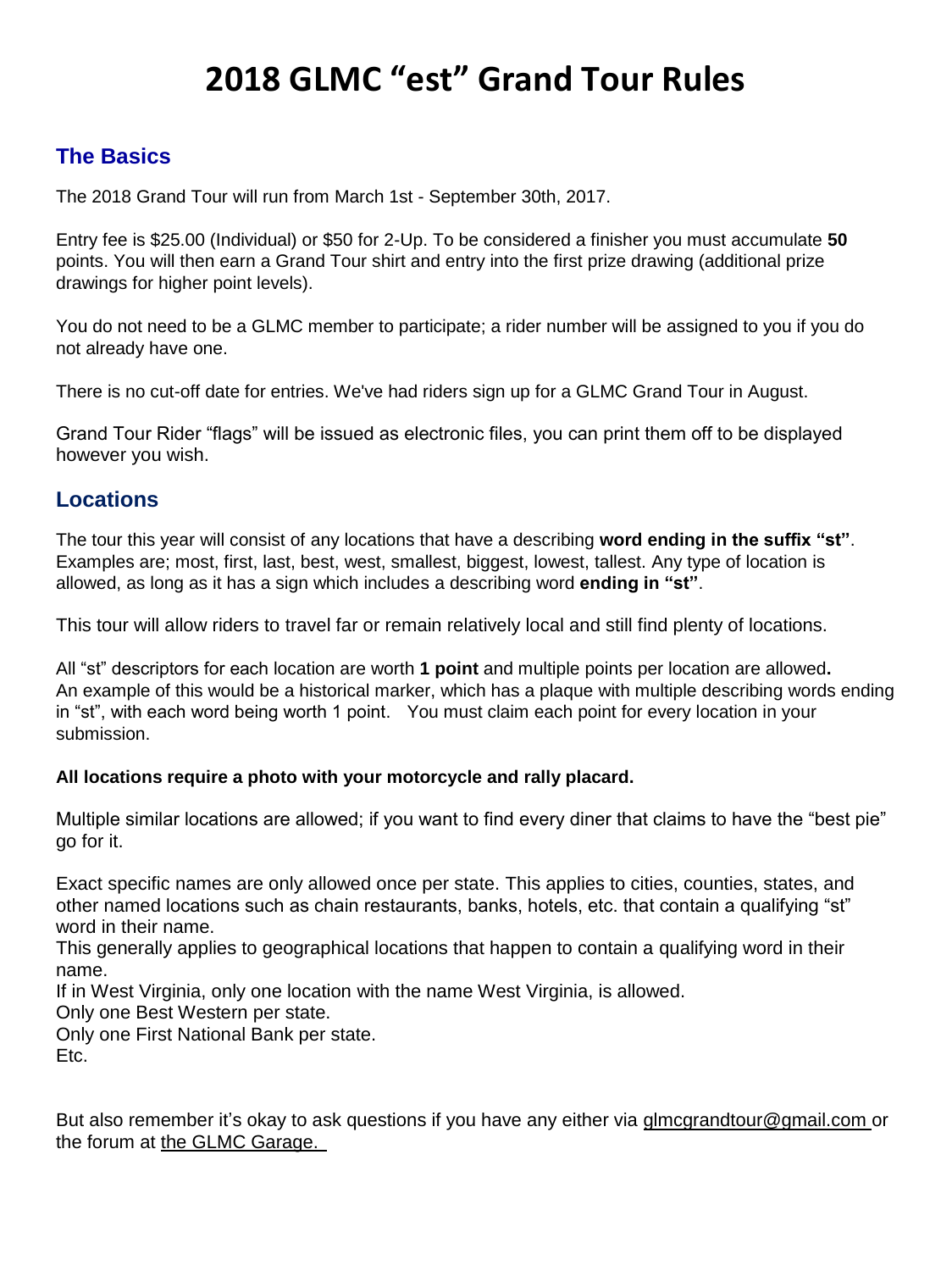# **Rally Placard**

Due to rising shipping costs and the desire to keep this tour at \$25, a PDF file will be emailed to each rider instead of a towel. We recommend taking the file to an office supply store and have it printed on white cardstock and laminate it. You can print from home too, it doesn't matter to us.

Placard size: 9X6 works pretty good but it can be whatever size you want, just make sure scorers can see it.

If you lose your placard, print a new one! What if you lost the original email or pdf? Email the Rallymaster and we can help out.

Luddite? Contact the Rallymaster and we can talk it over.

## **Photos and Submissions**

MUST be in the photo (in order of importance):

- 1) Your rally placard.
- 2) Whatever the instructions tell you to take a picture of.
- 3) A significant portion of your bike.
- a) Any bike, regardless if you own, rent or borrow, is acceptable
- b) What we want should be clear in the photo. This is the most important thing.

c) Some locations may not be safe to park your motorcycle. We understand this and will allow accompanying photos with the rally placard to help validate the location

See example. Pic 1 has bike, flag, and sign. Pic 2 is zoomed in to read the sign.



e) Some spots might be tough to park right next to the Specific location. So take a picture of your bike and another of the bonus location. A shared landmark in each photo is helpful too

Additional for 2-Up Riders:

- 1. 2-Up riders will share the same placard.
- 2. The placard and either the driver or passenger must be in the photo

3. Submissions of the same photo are not required for each person, you can submit one photo for both riders.

4. Riding 2-up is not required for the entire summer. For example, the driver may visit 35